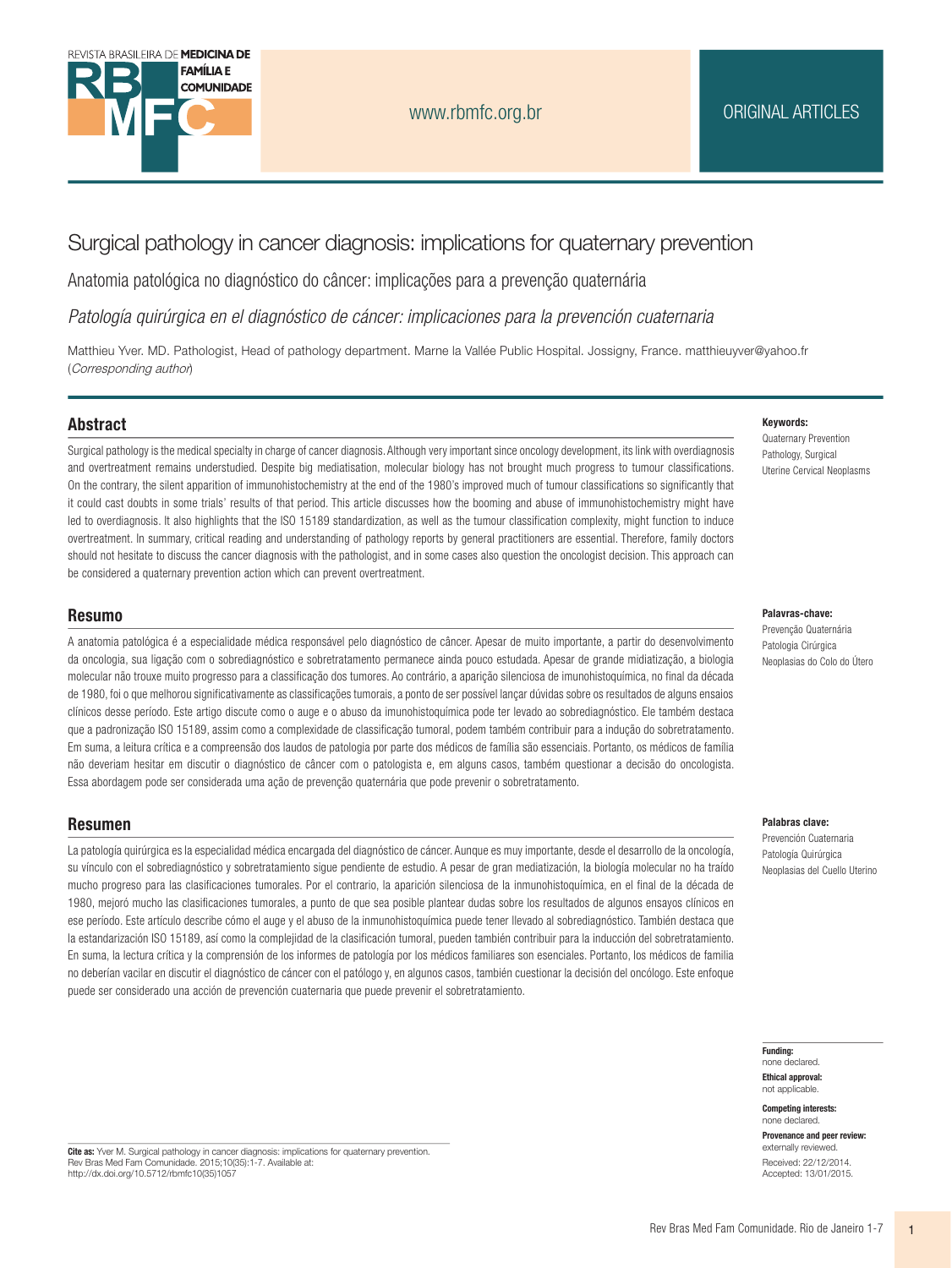# **Background: the boom of immunohistochemistry**

Surgical pathology is a huge but hidden specialty. Modern pathology using the microscope began with Rudolf Virchow,<sup>1</sup> a XIX century German doctor and professor. Juan Rosai<sup>2</sup> describing the beginning of pathology in the United States of America refers to it as a surgical and mainly experimental specialty. The first residents of surgical pathology appear in the 1940's. Pathology grew much after World War II, leaving behind its surgical component to become an independent laboratory department in the 1960s. Up to 1960, surgical pathology used only light microscope and stains (histochemistry).<sup>3</sup> Electron microscopy was used in the middle of the XX century, but was abandoned in the eighties due to the advent of immunohistochemistry.

Immunohistochemistry uses a small amount of animal antibodies to mark cells and help tumour typing. Between 1980 and 2000 immunohistochemistry boomed with pathology laboratories being progressively equipped with these techniques. Around 2000, Ventana Medical Systems<sup>4</sup> released the first immunohistochemistry automates.<sup>5</sup> Thus, immunohistochemistry has become easier and quicker to perform. Immunohistochemistry has ascertained its important role on pathology diagnosis and has not yet been championed. For instance, molecular biology, though very mediated, is only performed in a few cases after light microscopy and immunohistochemistry, to complete the diagnosis process.

Hence, interesting would be to find out if pathology can be linked to overdiagnosis and overtreatment since it has been recently reported some controversies over screening programmes, $^6$  as well as in cancer overdiagnosis.<sup>7</sup> The rationale for that is that screening programmes may identify a reservoir of indolent tumours. These are not life-threatening conditions, and potentially can lead to overdiagnosis and overtreatment.<sup>8</sup> For this reason, it has been suggested a need for changing cancer terminology. The term 'cancer' should be reserved for describing lesions with a reasonable likelihood of lethal progression, if left untreated.<sup>9</sup> This would be the first step in understanding and mapping the overdiagnosis phenomenon.

The current literature on overdiagnosis did not investigate much in surgical pathology. The researchers have been looking to overdiagnosis, mostly from epidemiological perspective, with little emphasis on surgical pathology. Thus, it might be interesting to explore how pathology can be an overdiagnosis accomplice and actor. This article emphasises the limits and future of pathology and the so called 'technological progresses' suggesting that family physicians could have a role in dealing with pathological reports as an action for quaternary prevention.

# **Before the spread of immunohistochemistry in the 1990's: an unknown amount of cancer misclassified**

Immunohistochemistry uses antibodies to mark cells and at first the technique was manual, quite difficult to handle, and time consuming. In pathology, one antibody is rarely used alone. For instance, after screening the case on the microscope, the pathologist can use a panel of antibodies to make the diagnosis. This whole process was revolutionised 15 years ago with Ventana medical system, which for the first time has automatized the immunohistochemistry process.5 This favoured its expansion and confirmed its success. As a result, some traditional stains in tumour typing were abandoned or replaced by immunohistochemistry.

For example, in endocrine tumour diagnosis, the use of Grimelius stain was phased out by immunohistochemistry and the use of synaptophysin and chromogranin is now clearly acknowledged. With the introduction of immunohistochemical techniques, tumours could be characterized in a more specific way regarding peptide hormones and biogenic amines content,<sup>6</sup> but no publication has been found ascertaining the definite superiority of immunohistochemistry against Grimelius stain. In 1992, Cetin<sup>10</sup> still recommended to perform Grimelius stain. Currently, in Western countries, Grimelius stain has been completely abandoned and not even pathology textbooks refer to it anymore.

In 1985, Gatter et al.<sup>11</sup> from Oxford University, highly recommended the brand new immunohistochemistry methods in tumour diagnosis since undifferentiated carcinoma cases diagnosed by light microscopy alone ("old" pathologic diagnosis prior to 1980-1990) were reviewed and examined with new immunohistochemistry methods. Half of the 'carcinoma' cases have been reclassified in lymphoma, which is opposite to carcinoma, 'curable' with adequate chemotherapy. Gatteret al.11 urged pathologists to use immunohistochemistry: *'Immunohistological methods can now resolve the majority of difficulties arising over the histological diagnosis of malignant tumours, and these methods should, therefore, be used on a wide scale by diagnostic histopathology laboratories'*.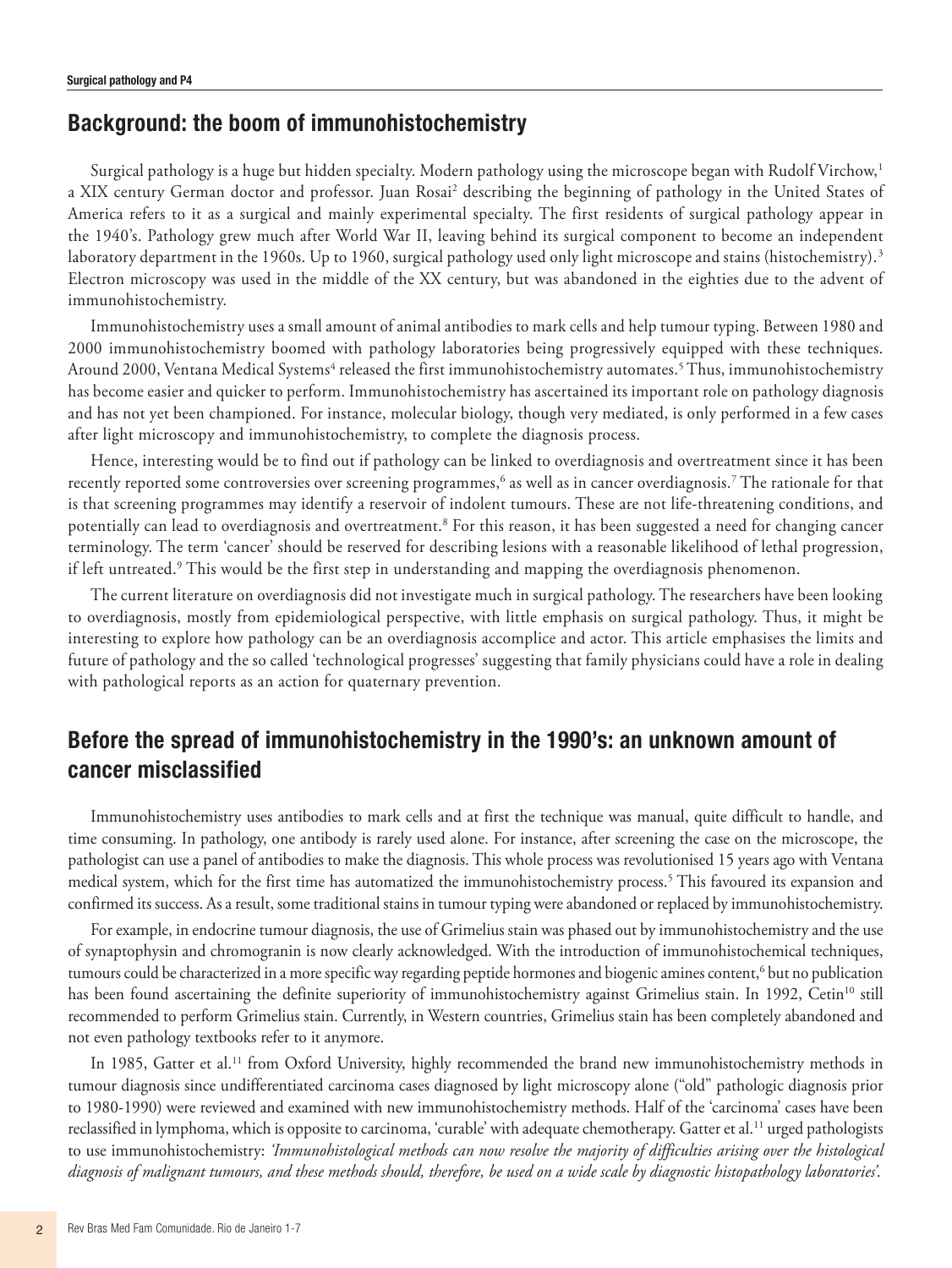Hence, Gatter et al. have demonstrated that immunohistochemistry helps the pathologists to classify tumours and that without the advent of immunohistochemistry, big mistakes have been made. Their assertiveness was based on the misclassification of lymphomas, which previously to immunohistochemistry techniques were diagnosed as carcinomas. In other words, if the patients were diagnosed as having carcinoma, they might have not started chemotherapy, which could have cured them. Gatter et al.'s message was very important because in 1985 just few laboratories were performing immunohistochemistry.

### **Immunohistochemistry side effects: useless antibodies**

Immunohistochemistry was at first a great help to the pathologist diagnosis, but the antibodies manufacturers boomed and underwent aggressive marketing campaigns. The P16 protein is the typical antibody, whose campaign has been described as 'aggressive' by some scientists.<sup>12</sup> This abuse of antibodies is not trivial. For instance, in case of doubt between 'normal' or dysplasia in cervix biopsy, P16 immunohistochemistry might be helpful.13 However, the same P16 might be used for dysplasia grading, which presumably induces overdiagnosis of high-grade dysplasia.14 A diagnosis of high-grade dysplasia is not a banal thing, since it involves resection of cervix as treatment (conisation), which has implications for subsequent deliveries.<sup>15</sup> According to Carrigg and Hasteh<sup>16</sup> from UC San Diego health system, 17% of conisations are normal and, therefore, unjustified. In other words, as result of Pap smear screening for cervical cancer, nearly one out five women would have her normal cervix being taken off, increasing her chances of having a premature delivery.

## **Ventana, Roche and ISO 15189**

Ventana is a big corporation which only deals with pathologists. Ventana does not only sell machines, it also sells antibodies that can work with its automated devices. Additionally, Ventana automates also work with other corporation antibodies. Ventana also invented and sold around the year 2000 the first automate which could perform the whole immunohistochemistry technique by itself. It was a huge success and Ventana took the first rank in the world immunohistochemistry market: in 2011, in the US, it had more than 50% of the immunohistochemistry \$650 million market.<sup>13</sup> In 1998, the US Food & Drug Administration approved Roche's Herceptin (trastuzumab) as a chemotherapy drug for breast cancer. To be prescribed, Herceptin needs an associated test, the HER-2 immunohistochemistry test. If enough cells are marked by the HER-2, then Herceptin can be prescribed. Around 15% of the breast cancers are positive for HER-2 tests. In order to prescribe Roche's Herceptin, oncologists must have a positive HER-2 test. It is made on the breast cancer slides by pathologists by means of immunohistochemistry.

The CAP-ASCO (College of American Pathologists-American Society of Clinical Oncology) recommendations for HER-2 test interpretation changed 3 times since its birth.17 Before 2007, it was positive if more than 10% of the cells were strongly stained. From 2007 onwards the requirement increased to up 30%. Recently, in 2014, it was dragged back to 10%. The FISH interpretation levels have also changed in the same period. In 2014, one of the most important pathology review study noticed that '*Certain recommendations, particularly those related to repeating the test and pathological concordance, have lower levels of supportive evidence than existing key recommendations*".16 This recent HER-2 test cut-off change may increase Herceptin prescription for the years to come. Since Ventana's acquisition by Roche, in 2008, for the cost of 3,4 billion dollars,<sup>18</sup> Roche controls now all the pathology diagnosis pathway: the Ventana HER-2 antibody, the Ventana immunohistochemistry automate and the Herceptin drug. Thus, currently Roche sells the companion test and the drug as well.

The new world standard ISO 15189, which is based on ISO 9001 quality management system is now applied to medical biology laboratories. It has become mandatory for medical biology in a few countries,<sup>19</sup> especially France and Belgium, although it is not mandatory in the USA.<sup>20</sup> It is also beginning to be applied to some surgical pathology laboratories. ISO 15189 states that the integrated systems should be preferred and most laboratories, which own Ventana automates, will be pushed to buy Ventana antibodies, in case of ISO 15189 being strictly applied.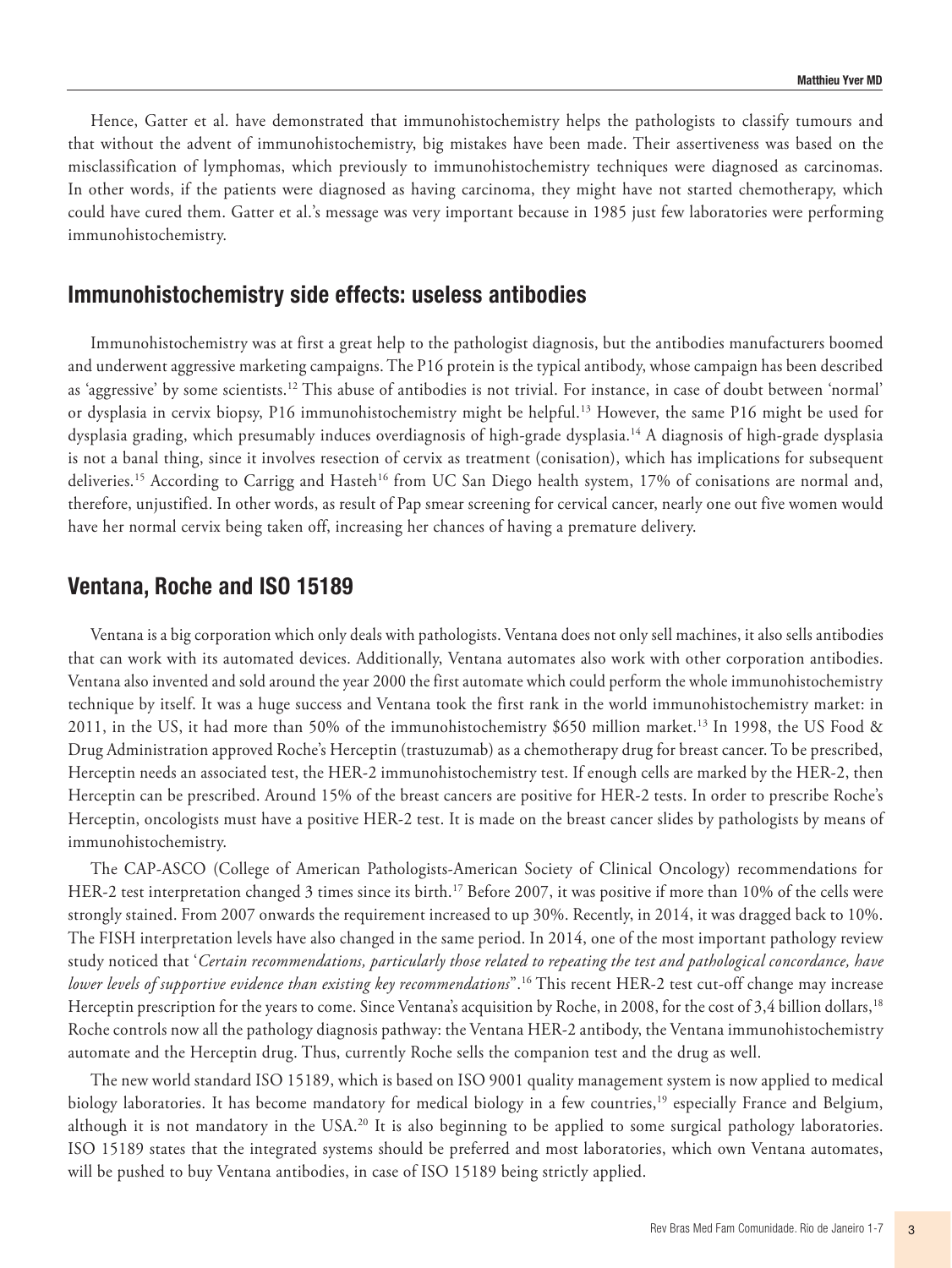## **Classification changes**

The veracity of pathology diagnosis depends little on technique. It mainly depends on the pathologist's knowledge and skills and not everyone have the same level of dexterity. The pathology diagnosis is not infallible and thereby the inter-observer reproducibility is sometimes not satisfactory.<sup>21</sup> This would be improved by simple classifications, whose therapeutic benefits and reproducibility could be tested. Unfortunately this is not the trend, since WHO Classifications of tumours are determined by a small circle of 'experts' meetings, without much preliminary studies.22 In addition, instead of releasing a mature classification every 20 years, the pace has been accelerated and classificatory criteria change more rapidly. However, as quoted in 2002, the 1998 WHO bladder tumour classification criteria are not better than the 1973, which is still widely used.<sup>23</sup> There are even some guidelines mistakes as the WHO/RENATEN 2010 classification of endocrine digestive tumour in which difference in methods could reach 44% of discordance.<sup>24</sup>

## **Discussion**

The immunohistochemistry techniques which appeared in the eighties, as mentioned previously, were a big advance in pathology. It allowed making a more adequate diagnosis in a significant number of cases. Few publications reviewed the cases diagnosed before the existence of immunochemistry. The real impact of immunohistochemistry on the pathology diagnosis accuracy is difficult to estimate as already discussed above in The Lancet's seminal article.<sup>11</sup> It could be objected that this one paper is not enough to assert the value of immunohistological methods impact on tumour diagnosis. But, this is not the case because, certainly, before immunohistochemistry a significant amount of cancers was misclassified. Before the 1990's, pathologists might have misclassified tumours as carcinoma instead of lymphoma or melanoma. It was the technical limitation of that time and not the pathologists' fault. Although every senior pathologist admits now that immunohistochemistry was a big step forward, there is little interest in the period before immunohistochemistry in searching for classification discrepancies. If not, new review studies could be performed, since slides or paraffin blocks are stored for long time, which makes possible to review the 1970-1990 cases. This context is highlighted on the British Pathology Association website 'conversation with pathologists', where it is possible to listen to pathologist David A. Levison,<sup>25</sup> editor of a pathology textbook:

*'Immunohistochemistry has made a huge difference. Before we had this, if we saw a mass of malignant cells, we could tell it was a tumour, but not definitely if it was a lymphoma, which is treatable, curable; or if it was an undifferentiated carcinoma which virtually nothing will touch, will kill you in a few weeks or months; or if it was a sarcoma for which there might be some other specific treatment. Now, with immunohistochemistry and the molecular techniques as well, we can tell in almost every case, "Yes that's a lymphoma, it's a B-cell lymphoma, usually curable. The chances are that 90% of people who have this sort of tumour will be still alive in five years, if they are treated with this particular regime'.*<sup>25</sup>

The only thing which is not accurate in this statement is that the old school of pathologists actually made a definite diagnosis, and misclassified tumours. Pathologists at that time did not know their limits as they were unknown to immunohistochemistry. They did not classify all those tumours as 'unclassified' or as 'undifferentiated tumours' as might be expected. In the 1985 Gatter et al. study<sup>11</sup> it was documented that 60% of the cases diagnosed as undifferentiated carcinoma were, after immunohistochemistry analysis, classified finally as lymphoma, which are curable entities. These facts are sufficient to suspect the occurrence of major biases results in some of the clinical chemotherapy trials of that time. Thus, old clinical trials based on pathology diagnosis and published with no or insufficient immunohistochemistry might be biased by tumour misclassification. The drug approvals based on those misclassified cases might then be ineffective. This is all the more accurate in sarcoma and also in bronchial carcinoma, melanoma, and lymphoma, which are not diagnosed now without immunohistochemistry and it is the less accurate in colonic adenocarcinoma that does not usually need immunohistochemistry for diagnosis.

On the one hand, immunohistochemistry is of great help for the pathologists, on the other hand it is being now so common that it might be overused. Immunohistochemistry overuse can hardly be contradicted. For instance, in 2012, a paper from the Department of Pathology, University of Virginia Health System<sup>26</sup> states: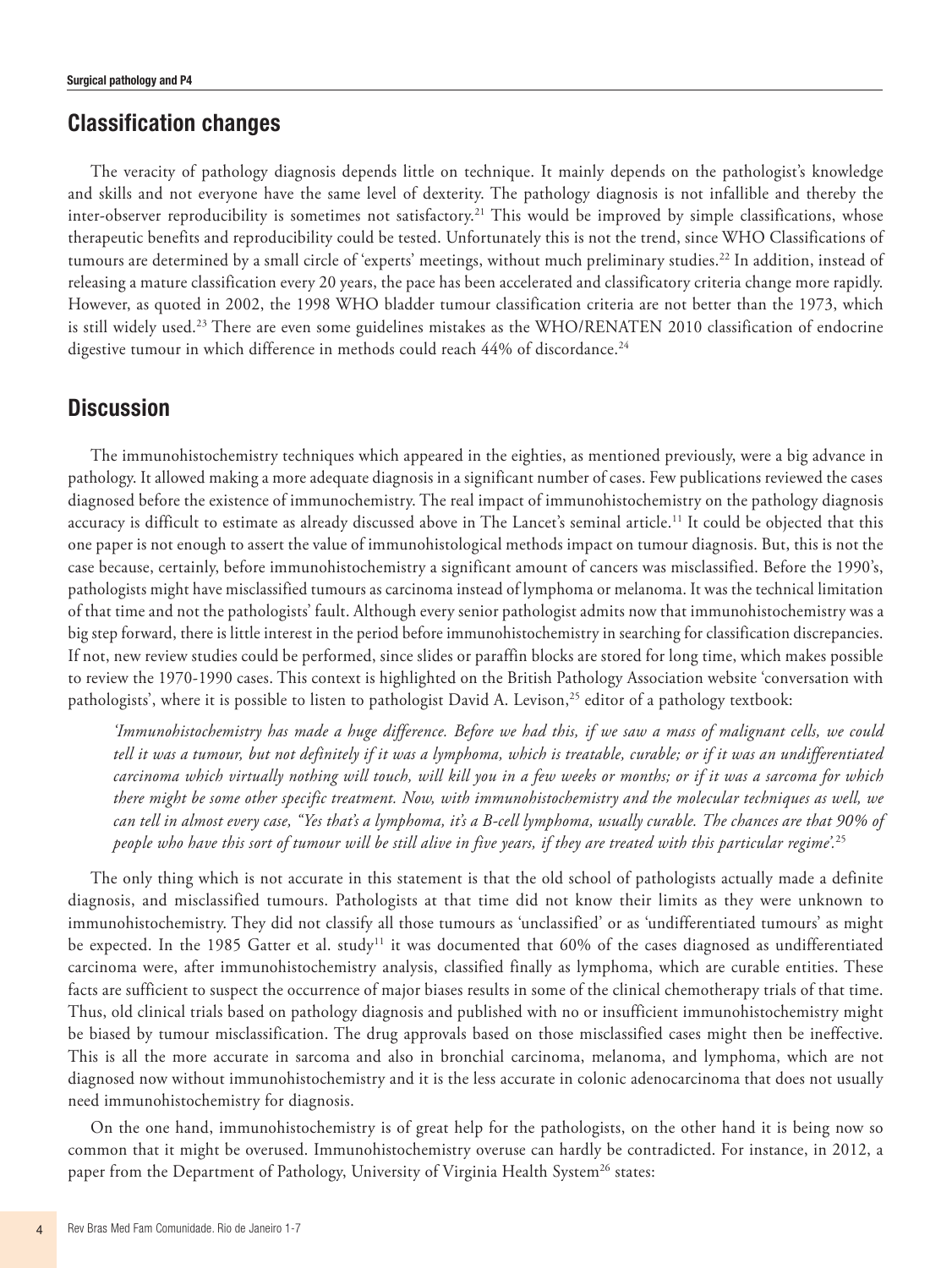*'With its proliferation in pathology practice settings of all types, the temptation to overuse it [immunochemistry] continues. Immunochemistry should, of course, complement and not supersede information gleaned from the clinical context and the H & E-stained morphologic appearance. The pathology literature is inundated with articles that address the usefulness of diagnostic IHC [immunohistochemistry] algorithms and panels for tumour classification. However, there is a paucity of studies examining the patterns of usage of IHC among pathologists, possibly because of the inherent bias likely to be present in the study design'.*

The link between immunohistochemistry overuse and overdiagnosis is not yet proved, but highly suspected. In 1997, uropathologist Epstein emphasized that the percentage of minute cancer among prostatectomy has increased since PSA screening.<sup>27</sup> His remark on minute cancer, a cancer less than 7mm, is a reference that this prostate 'cancers' might be harmless. The overdiagnosis due to prostate screening has been proved by epidemiological studies.28 Pathology might be a major cause of this overdiagnosis, but few pathologists have written about it. Epstein's article mentions PSA screening as a possible cause of overdiagnosis, but forgets to acknowledge the immunohistochemistry technique as playing also a major role in prostate cancer overdiagnosis. Nowadays, for almost 10 years, active surveillance for minimal prostate cancer (<1mm on biopsy) is quite advised and commonly accepted.<sup>29</sup>

Even though molecular biology knowledge has stepped forward, it does not help much the clinician to diagnose and treat cancer. Associated tests are now numerous (Braf, Kras mutations) as in the case of Thyrosine Kinase Inhibitors (approved by FDA) which are now more than twenty. They are mostly made by molecular biology (PCR), but previous diagnosis would have required only haematoxylin and eosin (H & E) coloration and perhaps, immunohistochemistry.

Pathology diagnosis demands experience more than technology. As Juan Rosai,<sup>2</sup> one of the most influential twentieth century pathologist has stated: *'despite all the advances in molecular biology and other disciplines, the diagnosis of solid tumours today is still based in the overwhelming majority of the cases on what we see under the microscope'.*<sup>2</sup>

Radiology is supported by manufacturers which sell big and expensive machines. Pathology does not need any expensive material. Cost effective analyses of surgical pathology has rarely been studied, but is very low,30 or at least, lower than radiology, though it makes the definite diagnosis.

False advances in the area of pathology are focusing on useless features. For instance, ISO 15189 would not make pathologists to progress, but to divert the focus on trivial details, such as room or fridge temperature. This approach will not improve the quality of the diagnosis. However, if accreditation on ISO 15189 is applied worldwide to pathologists, it will not improve the accurate diagnosis, but it is likely to transform friendly familial pathology laboratory into a big diagnosis industrial manufacture to be launched in the stock exchange market. These transformations could be detrimental for surgical pathology efficiency. A skilled and committed pathologist tends to phone clinicians when there is a lack of clinical details, an essential step for making the diagnosis. The same slide image can be of a melanoma, if the patient is an adult, or a congenital *naevus* in the case of a newborn! Moreover, the industrialization of pathology might induce overdiagnosis, backed by pharmaceutical industry concerned with a positive association of immunohistochemical test to treat patients.

### **Conclusion**

Surgical pathology is the key to cancer diagnosis and its role on overdiagnosis and overtreatment is underestimated. This article tries to point out the major overdiagnosis factors in surgical pathology. An unknown number of major tumour misclassification has been made before the emergence of immunohistochemistry (1980-2000) and those misclassifications might have biased some cancer clinical trial results. For this reason, old trial conclusions should be taken cautiously. Immunohistochemistry might be now overused with important implications for the debate on overdiagnosis/overtreatment and tumour classification simplification and harmonization could be a real step forward to minimize cancer overdiagnosis.<sup>31</sup> ISO 15189 standardisation should be seen as not a neutral endeavour, having important consequences for pathology diagnostic result accuracy, since most pathology diagnostic results are not quantitative but qualitative tasks.

In summary, further independent studies are required to emphasize and to determine more precisely the role of surgical pathology on overdiagnosis. Critical reading and understanding of pathology reports by general practitioners are essential. Therefore, family doctors should not hesitate to discuss the cancer diagnosis with the pathologist, and in some cases also question the oncologist decision. This approach can be considered a quaternary prevention action which can prevent overtreatment.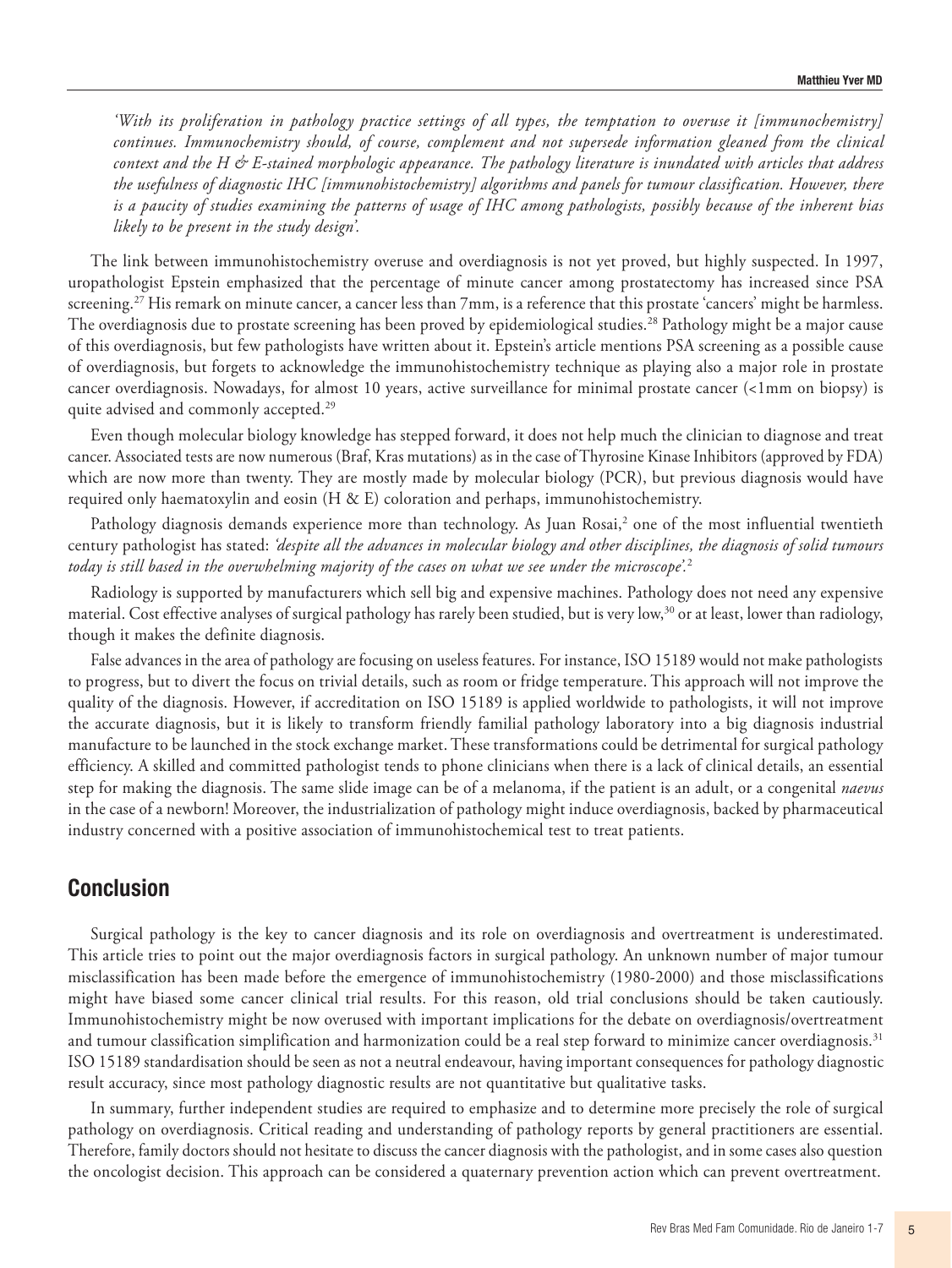# **References**

- 1. Tan SY, Brown J. Rudolph Virchow (1821-1902): "pope of pathology". Singapore Med J. 2006;47(7):567-568. [PMid:16810425.](http://www.ncbi.nlm.nih.gov/entrez/query.fcgi?cmd=Retrieve&db=PubMed&list_uids=16810425&dopt=Abstract)
- 2. Rosai J. Guiding the surgeon's hand: the history of American surgical pathology. Washington, DC: Armed Forces Institute of Pathology, 1997.
- 3. Wick MR. Histochemistry as a tool in morphological analysis: a historical review. Ann Diagn Pathol. 2012;16(1):71-78. <http://dx.doi.org/10.1016/j.anndiagpath.2011.10.010> [PMid:22261397.](http://www.ncbi.nlm.nih.gov/entrez/query.fcgi?cmd=Retrieve&db=PubMed&list_uids=22261397&dopt=Abstract)
- 4. Wikipedia. Ventana medical systems [cited 2014 Dec 20]. Available from: https://en.wikipedia.org/wiki/Ventana\_Medical\_Systems
- 5. Biz Tucson Special Report Ventana Medical Systems. 2012. [cited 2014 May 29]. Available from: http://issuu.com/mcserres/docs/special\_report\_ventana/1
- 6. Grimelius L. Methods in neuroendocrine histopathology, a methodological overview. Ups J Med Sci. 2008;113(3):243-260. <http://dx.doi.org/10.3109/2000-1967-238> [PMid:18991238.](http://www.ncbi.nlm.nih.gov/entrez/query.fcgi?cmd=Retrieve&db=PubMed&list_uids=18991238&dopt=Abstract)
- 7. Welch HG, Black WC. Overdiagnosis in cancer. J Natl Cancer Inst. 2010;102(9):605-613.<http://dx.doi.org/10.1093/jnci/djq099> [PMid:20413742.](http://www.ncbi.nlm.nih.gov/entrez/query.fcgi?cmd=Retrieve&db=PubMed&list_uids=20413742&dopt=Abstract)
- 8. Esserman LJ, Thompson IM, Reid B, Nelson P, Ransohoff DF, Welch HG, et al. Addressing overdiagnosis and overtreatment in cancer: a prescription for change. Lancet Oncol. 2014;15(6):234-242.[http://dx.doi.org/10.1016/S1470-2045\(13\)70598-9](http://dx.doi.org/10.1016/S1470-2045(13)70598-9) [PMid:24807866.](http://www.ncbi.nlm.nih.gov/entrez/query.fcgi?cmd=Retrieve&db=PubMed&list_uids=24807866&dopt=Abstract)
- 9. Esserman LJ, Thompson IM Jr, Reid B. Overdiagnosis and overtreatment in cancer: an opportunity for improvement. JAMA. 2013;310(8):797-798. <http://dx.doi.org/10.1001/jama.2013.108415> [PMid:23896967.](http://www.ncbi.nlm.nih.gov/entrez/query.fcgi?cmd=Retrieve&db=PubMed&list_uids=23896967&dopt=Abstract)
- 10. Cetin Y. Chromogranin A immunoreactivity and Grimelius' argyrophilia. Anat Embryol (Berl). 1992;185(3):207-215. <http://dx.doi.org/10.1007/BF00211819> [PMid:1349463.](http://www.ncbi.nlm.nih.gov/entrez/query.fcgi?cmd=Retrieve&db=PubMed&list_uids=1349463&dopt=Abstract)
- 11. Gatter KC, Alcock C, Heryet A, Mason DY. Clinical importance of analysing malignant tumours of uncertain origin with immunohistological techniques. Lancet. 1985;325(8441):1302-1305.[http://dx.doi.org/10.1016/S0140-6736\(85\)92794-1](http://dx.doi.org/10.1016/S0140-6736(85)92794-1) [PMid:2860495.](http://www.ncbi.nlm.nih.gov/entrez/query.fcgi?cmd=Retrieve&db=PubMed&list_uids=2860495&dopt=Abstract)
- 12. Sabath AP, Kiviat NB. Review: detection and classification of cervical neoplasia in the era of HPV. Pathology Case Review. 2010;15(4):101-140. <http://dx.doi.org/10.1097/PCR.0b013e3181e711ff>
- 13. McEvoy & Farmer. Anatomic pathology markets in the United States: excerpts from our new report. 2011. [cited 2014 Dec 18]. 20 p. Available from: http://www.mcevoyandfarmer-pathology.com/wp-content/uploads/2012/12/USPathReportContents.pdf. (US Pathology 2011 Report).
- 14. Kyrgiou M, Koliopoulos G, Martin-Hirsch P, Arbyn M, Prendiville W, Paraskevaidis E. Obstetric outcomes after conservative treatment for intraepithelial or early invasive cervical lesions: systematic review and meta-analysis. Lancet. 2006;367(9509):489-498. [http://dx.doi.org/10.1016/S0140-6736\(06\)68181-6](http://dx.doi.org/10.1016/S0140-6736(06)68181-6) [PMid:16473126.](http://www.ncbi.nlm.nih.gov/entrez/query.fcgi?cmd=Retrieve&db=PubMed&list_uids=16473126&dopt=Abstract)
- 15. Carrigg A, Teschendorf C, Amaro D, Weidner N, Tipps A, Shabaik A, et al. Examination of sources of diagnostic error leading to cervical cone biopsies with no evidence of dysplasia. Am J Clin Pathol. 2013;139(4):422-427.<http://dx.doi.org/10.1309/AJCP6BSD0SNGQLHQ> [PMid:23525611.](http://www.ncbi.nlm.nih.gov/entrez/query.fcgi?cmd=Retrieve&db=PubMed&list_uids=23525611&dopt=Abstract)
- 16. Rakha EA, Starczynski J, Lee AH, Ellis IO. The updated ASCO/CAP guideline recommendations for HER2 testing in the management of invasive breast cancer: a critical review of their implications for routine practice. Histopathology. 2014;64(5):609-615. <http://dx.doi.org/10.1111/his.12357> [PMid:24382093.](http://www.ncbi.nlm.nih.gov/entrez/query.fcgi?cmd=Retrieve&db=PubMed&list_uids=24382093&dopt=Abstract)
- 17. Pu X, Shi J, Li Z, Feng A, Ye Q. Comparison of the 2007 and 2013 ASCO/CAP evaluation systems for HER2 amplification in breast cancer. Pathol Res Pract. 2014;211(6):421-425.<http://dx.doi.org/10.1016/j.prp.2014.09.010> [PMid:25818873.](http://www.ncbi.nlm.nih.gov/entrez/query.fcgi?cmd=Retrieve&db=PubMed&list_uids=25818873&dopt=Abstract)
- 18. The New York Times. Roche buying Ventana for \$3.4 billion. 2008 Jan 22. [cited 2014 Sept 14]. Available from: http://www.nytimes.com/2008/01/22/business/worldbusiness/22iht-22rocheFW.9396266.html?\_r=0
- 19. Tomáš Z. Accreditation in clinical laboratories. Biochemia Medica. 2010;20(2):215-220. http://dx.doi.org/10.11613/BM.2010.026
- 20. International Organization for Standardization (ISO). Frequently asked questions related to the A2LA ISO 15189 medical laboratory accreditation program [cited 2014 Nov 11]. Available from: http://www.a2la.org/faq/medical\_15189.pdf
- 21. Lee EW, Deng FM, Melamed J, Mendrinos S, Das K, Hochman T, et al. Grading variability of urothelial carcinoma: experience from a single academic medical center. Can J Urol. 2014;21(4):7374-7378. [PMid:25171282.](http://www.ncbi.nlm.nih.gov/entrez/query.fcgi?cmd=Retrieve&db=PubMed&list_uids=25171282&dopt=Abstract)
- 22. Roychowdhury M. Bladder Urothelial tumors WHO / ISUP classification (2004). 2011. [cited 2015 jan. 12] Available from: http://www.pathologyoutlines.com/topic/bladderwhoisup.html
- 23. Oosterhuis JWA, Schapers RFM, Janssen-Heijnen MLG, Pauwels RPE, Newling DW, ten Kate F. Histological grading of papillary urothelial carcinoma of the bladder: prognostic value of the 1998 WHO/ISUP classification system and comparison with conventional grading systems. J Clin Pathol. 2002;55(12):900-905[.http://dx.doi.org/10.1136/jcp.55.12.900](http://dx.doi.org/10.1136/jcp.55.12.900) [PMid:12461053.](http://www.ncbi.nlm.nih.gov/entrez/query.fcgi?cmd=Retrieve&db=PubMed&list_uids=12461053&dopt=Abstract)
- 24. Khan MS, Luong TV, Watkins J, Toumpanakis C, Caplin ME, Meyer T. A comparison of Ki-67 and mitotic count as prognostic markers for metastatic pancreatic and midgut neuroendocrine neoplasms. Br J Cancer. 2013;108(9):1838-1845. <http://dx.doi.org/10.1038/bjc.2013.156> [PMid:23579216.](http://www.ncbi.nlm.nih.gov/entrez/query.fcgi?cmd=Retrieve&db=PubMed&list_uids=23579216&dopt=Abstract)
- 25. Armstrong S. A matter of life and death. Dundee: University Press; 2008. [cited 2014 May 29]. Available from: http://www.pathsoc.org/conversations/index.php
- 26. Shah AA, Frierson HF Jr, Cathro HP. Analysis of immunohistochemical stain usage in different pathology practice settings. Am J Clin Pathol. 2012;138(6):831-836[.http://dx.doi.org/10.1309/AJCPAGVTCKDXKK0X](http://dx.doi.org/10.1309/AJCPAGVTCKDXKK0X) [PMid:23161717.](http://www.ncbi.nlm.nih.gov/entrez/query.fcgi?cmd=Retrieve&db=PubMed&list_uids=23161717&dopt=Abstract)